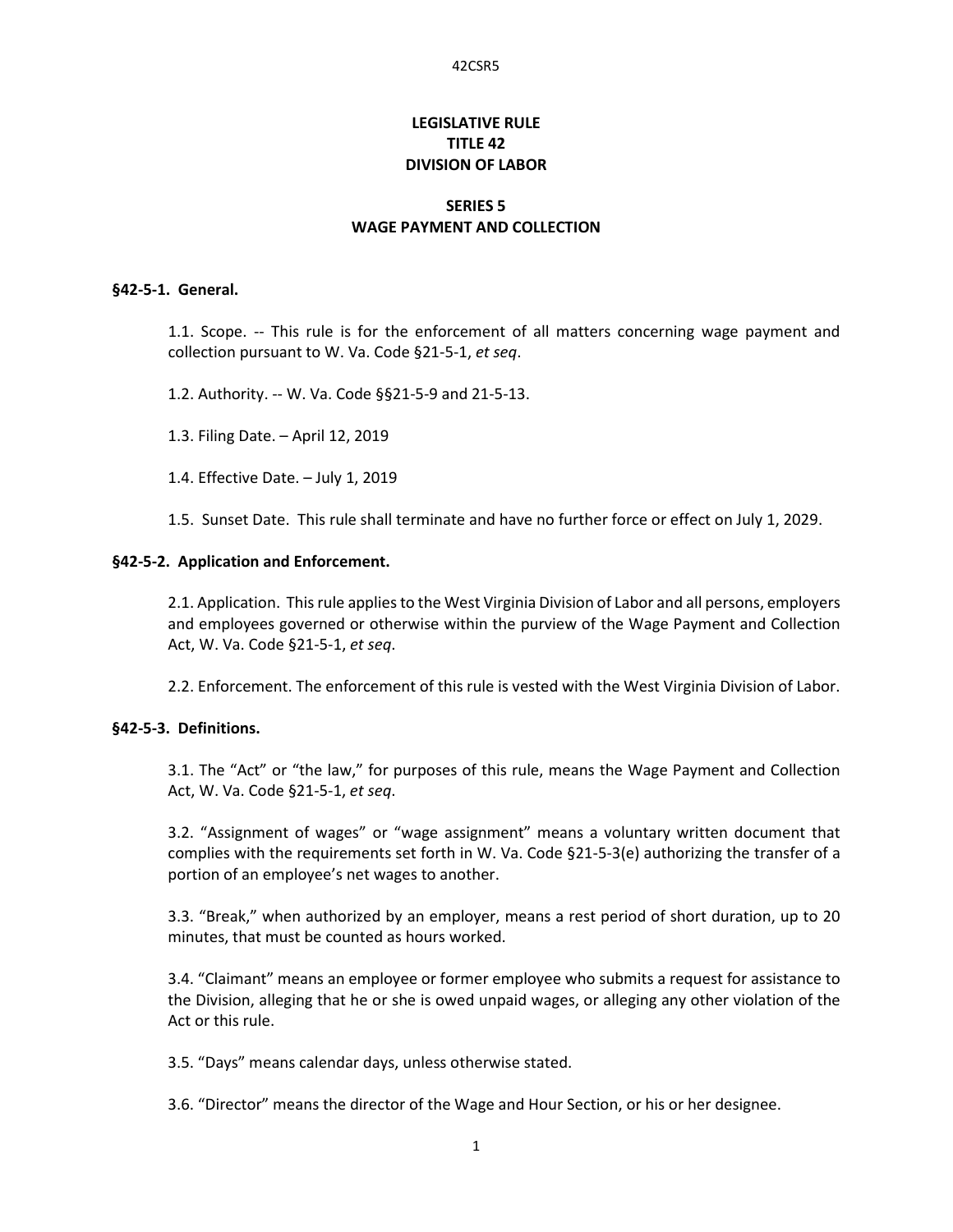3.7. "Division" means the West Virginia Division of Labor.

3.8. "Earned Wages" means wages that are owed to an employee for all hours worked.

3.9. "Employ" means to hire, permit, or suffer to work.

3.10. "Final order" or "Commissioner's final order" means an order issued by the Commissioner which the employer either does not appeal pursuant to W. Va. Code §29A-5-4, or which has been upheld after the employer has exhausted his or her appeal rights pursuant to W. Va. Code §29A-5-4 and §29A-6-1.

3.11. "Garnishment order" or "wage garnishment order" refers to a legal procedure in which an employee's wages are required by court order to be withheld by an employer for the payment of a debt.

3.12. "Hours worked" means the time an employee is under the control and direction of his or her employer, and includes the compensable time provisions of §42-8-11.

3.13. "Illegal deduction" means a deduction made by an employer from an employee's wages without a valid assignment of wages, without complying with the provisions of W. Va. Code §21- 5-4(f) concerning employer provided property, without a valid wage garnishment order, or without an employee's written authorization for union or club dues, pension plans, a payroll savings plan, charitable contributions, insurance, a hospitalization plan, or plans of a similar kind.

3.14. "Net wages" means an employee's wages after deductions are taken out from an employee's gross wages.

3.15. "Pay period" means the scheduled number of days for which an employee is paid, which may or may not coincide with the day an employee is paid.

3.16. "Request for Assistance" or "RFA" means a form provided by the Division and submitted by a claimant alleging that he or she is owed unpaid wages or alleging any other violation of the Act or this rule.

3.17. "Status conference" means an employer's informal meeting with the Division regarding the status of the Division's investigation into an alleged violation of the Act or this rule.

3.18. "Wages," for state employees, includes the incremental salary increases pursuant to W. Va. Code §5-5-2.

3.19. "Work week" means a regular recurring period of 168 hours made up of 7 consecutive 24 hour periods.

**§42-5-4. Employer Responsibilities; Required Employee Notifications; Required Posting of the Wage and Hour Abstract.**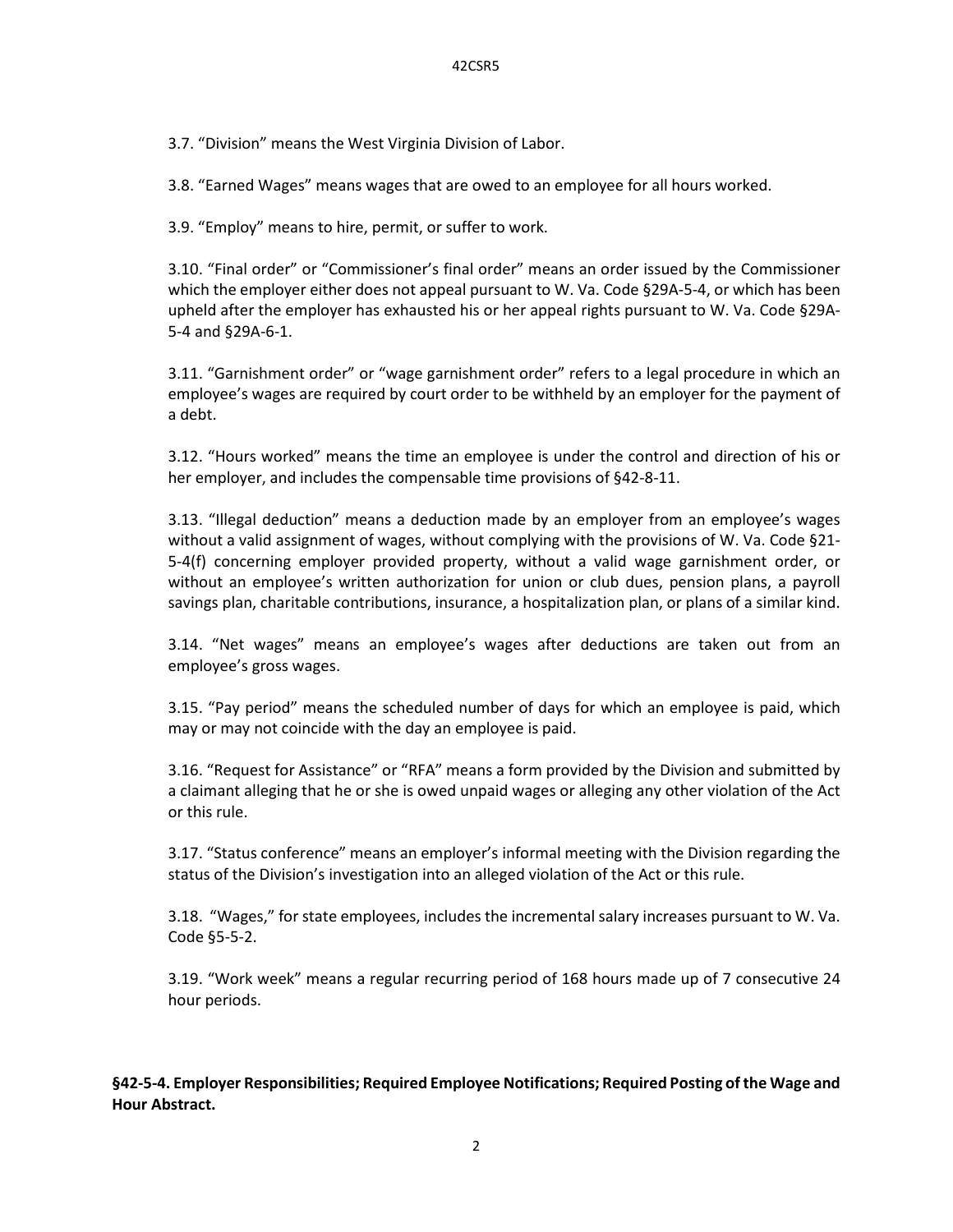4.1. An employer shall establish a work week, a pay period, and a pay day, and shall notify employees in writing or by a posted notice accessible to all employees of the employer.

4.2. When an employer changes an employee's rate of pay, pay period, place or method of payment, time of payment, or any other term of employment, the employer shall furnish a written notice to the affected employee at least 1 full pay period prior to the effective date of the change.

4.3. An employer shall keep posted in a place accessible to all employees an abstract of the West Virginia Wage Payment and Collection law prepared and provided by the Commissioner.

## **§42-5-5. Contents of Employee Records.**

5.1. An employer shall maintain payroll and employment records during an employee's employment and for a period of not less than 5 years from the date each record was created.

5.2. An employee's written record shall contain the following information:

5.2.a. The employee's name in full, or identifying symbol or number in place of a name on any record;

5.2.b. The employee's home address;

5.2.c. The employee's date of birth, if under 18;

5.2.d. The employee's occupation, title or job classification;

5.2.e. The employee's rate of regular pay;

5.2.f. The hours worked each workday by the employee and the total hours worked each workweek by the employee; and

5.2.g. Documentation of the employee's legal status or authorization to work, as required by W. Va. Code §21-1B-1 *et seq*.

#### **§42-5-6. Place For Keeping Employee Records.**

6.1. An employer shall keep the employee records required by the Act and this rule in a safe, secure and accessible location at the place or places of employment, or at one or more established central record-keeping offices where employee records are customarily maintained.

6.2. Employee records shall be open to the Division for inspection, examination, copying, photographing or otherwise reproducing, in order to ensure compliance with the Act and this rule.

6.3. When employee records are maintained at a central record-keeping office, other than in the place or places of employment, upon receipt of written notice from the Commissioner, an employer shall make employee records available to the Division within 72 business hours.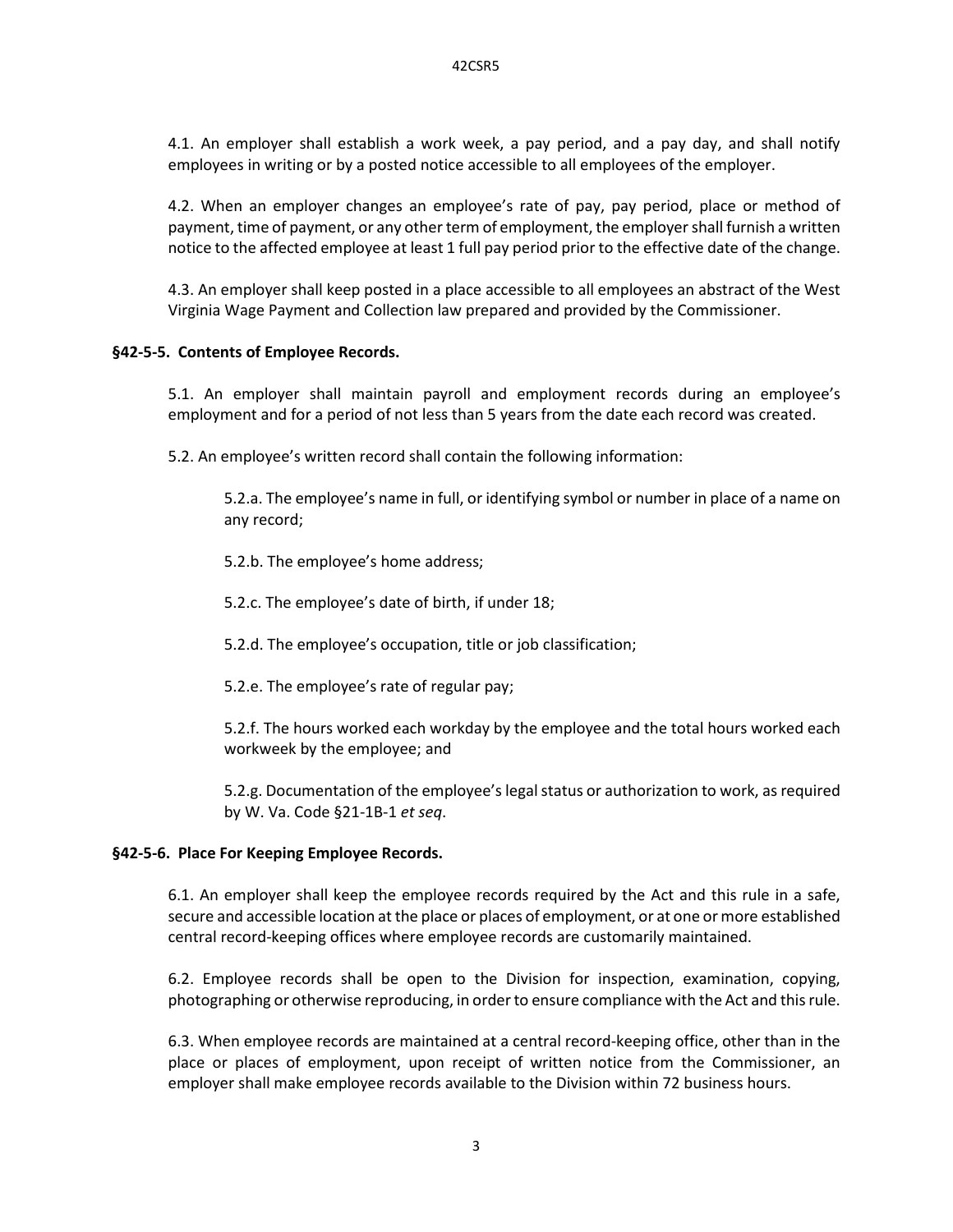## **§42-5-7. Payment of Wages; Itemized Statement of Earnings.**

7.1. An employer shall pay all earned wages due to an employee on the employer's scheduled payday.

7.2. The scheduled payday for a railroad company shall occur within the time periods specified in West Virginia Code §21-5-2. The scheduled payday for every employer other than a railroad company shall occur at least twice each month with no more than 19 days between paydays, unless otherwise authorized by special agreement as provided in section 8 of this rule.

7.3. An employer shall furnish an itemized statement of earnings to each employee on the employer's scheduled payday, to include the employee's hourly rate of pay or salary, the number of hours for which the employee is being paid, the overtime rate of pay, if applicable, bonus and incentive pay, if applicable, and itemized deductions. The employer shall furnish each employee with either a paper itemized statement or an electronic itemized statement, provided the employee has direct, immediate and convenient electronic access to it.

7.4. If an employer's regular payday is on specific dates of the month, and the employer is closed for business on that date, the employer shall pay the employees on the day immediately preceding the regular payday when the employer is open for business.

## **§42-5-8. Petition For Special Agreement Concerning Payday Schedule or Frequency.**

8.1. An employer who wishes to establish regular paydays other than at least twice every month with no more than 19 days between paydays, as required by W. Va. Code §21-5-3, shall submit a written petition to the Commissioner, setting forth the reasons for the request and the proposed alternative payday schedule or plan.

8.2. An employer shall include postage paid envelopes addressed to each employee who would be affected by the proposed alternative payday schedule or plan with the petition.

8.3. The Commissioner shall notify all employees identified by the employer and provide each employee with an opportunity to respond to the petition.

8.4. The Commissioner may hold a hearing on the petition for the proposed alternative payday schedule.

8.4.a. The Commissioner shall give at least 20 days written notice of the time and place of the hearing to all employees who would be affected by the proposed alternative payday schedule or plan.

8.4.b. Employees shall have the opportunity to submit written comments in lieu of attending the hearing.

8.5. Following the submission of the petition, the responses of the affected employees, and the holding of the hearing, if any, the Commissioner shall issue a written decision to the employer, either approving, suggesting modifications to, or denying the proposed alternative schedule or plan.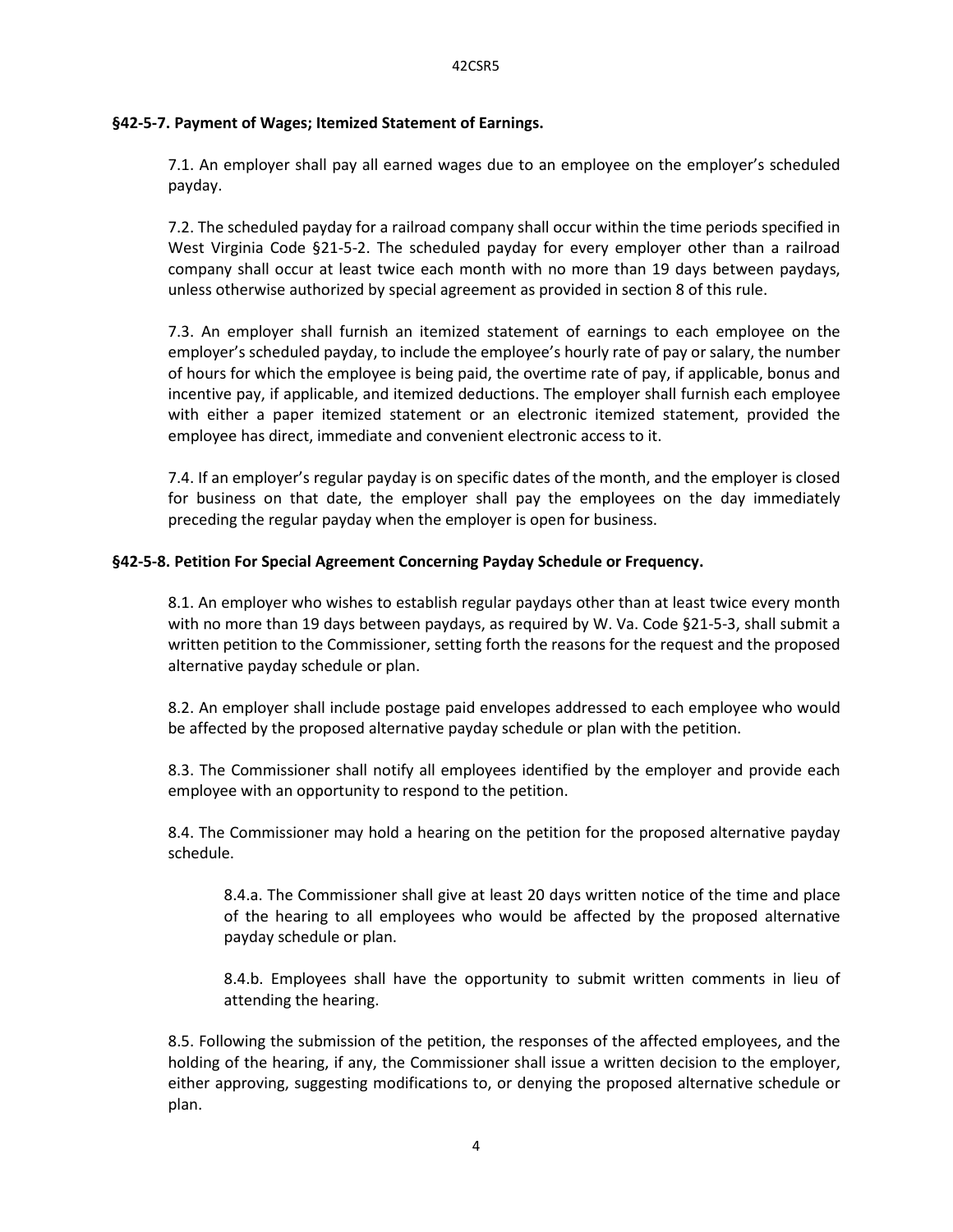8.6. The Commissioner may modify the terms of the requested relief and may also later revoke the approved payday schedule or plan if it interferes with the enforcement of the Act or this rule.

8.7. An employer shall comply with the Act and this rule during the Commissioner's consideration of the petition, and the submission of a petition or the Commissioner's delay in acting upon the petition does not relieve an employer from any obligations to comply with the payday requirements set forth in W. Va. Code §21-5-3 and this rule.

## **§42-5-9. Assignment Of Wages; Wage Garnishment Order.**

9.1. An employer shall have a written assignment of wages that conforms to the requirements set forth in W. Va. Code §21-5-3 (e) on the form approved by the Commissioner prior to making any deductions, other than authorized statutory deductions, from an employee's wages.

9.2. For employees other than state employees, three-fourths or 75% of an employee's net wages shall at all times be exempt from assignment.

9.3. If a state employee has been overpaid his or her wages, the employee may voluntarily enter into a written wage assignment to repay the overpayment. One-fourth or 25% of a state employee's net wages shall at all times be exempt from assignment.

9.4. If an employer is served with a wage garnishment order payable from an employee's wages, and if the garnished amount exceeds 25% of the non-state employee's net wages, or if the garnished amount exceeds 75% of the state employee's net wages, the employer shall not enter into an assignment of wages with the employee while the garnishment order is in effect, and shall immediately terminate any on-going or active assignment of wages.

9.5. Authorized deductions for amounts required or allowed by law to be withheld, such as union or club dues, pension plans, payroll savings plans, credit unions, charities, or a hospitalization or medical insurance plan, are not required to be in any prescribed form.

9.6. If an employer deducts an authorized amount from an employee's wages pursuant to a valid assignment of wages, a valid written authorization or a valid wage garnishment order, but fails to pay that amount to the designated creditor or authorized plan, the deduction is an illegal deduction from the employee's wages.

## **§42-5-10. Employee Claim for Unpaid Wages or Other Violation of the Act; Investigation by the Division.**

10.1. An employee or former employee who reasonably believes that he or she is owed unpaid wages or that his or her employer has violated any provision of the Act or this rule, and who wants the Division to investigate his or her claim, shall submit a request for assistance ("RFA") to the Director, and provide the information and documents in support of the claim, including the following:

10.1.a. The claimant's complete contact information, including updates when applicable;

10.1.b. The name, address and telephone number of the claimant's employer;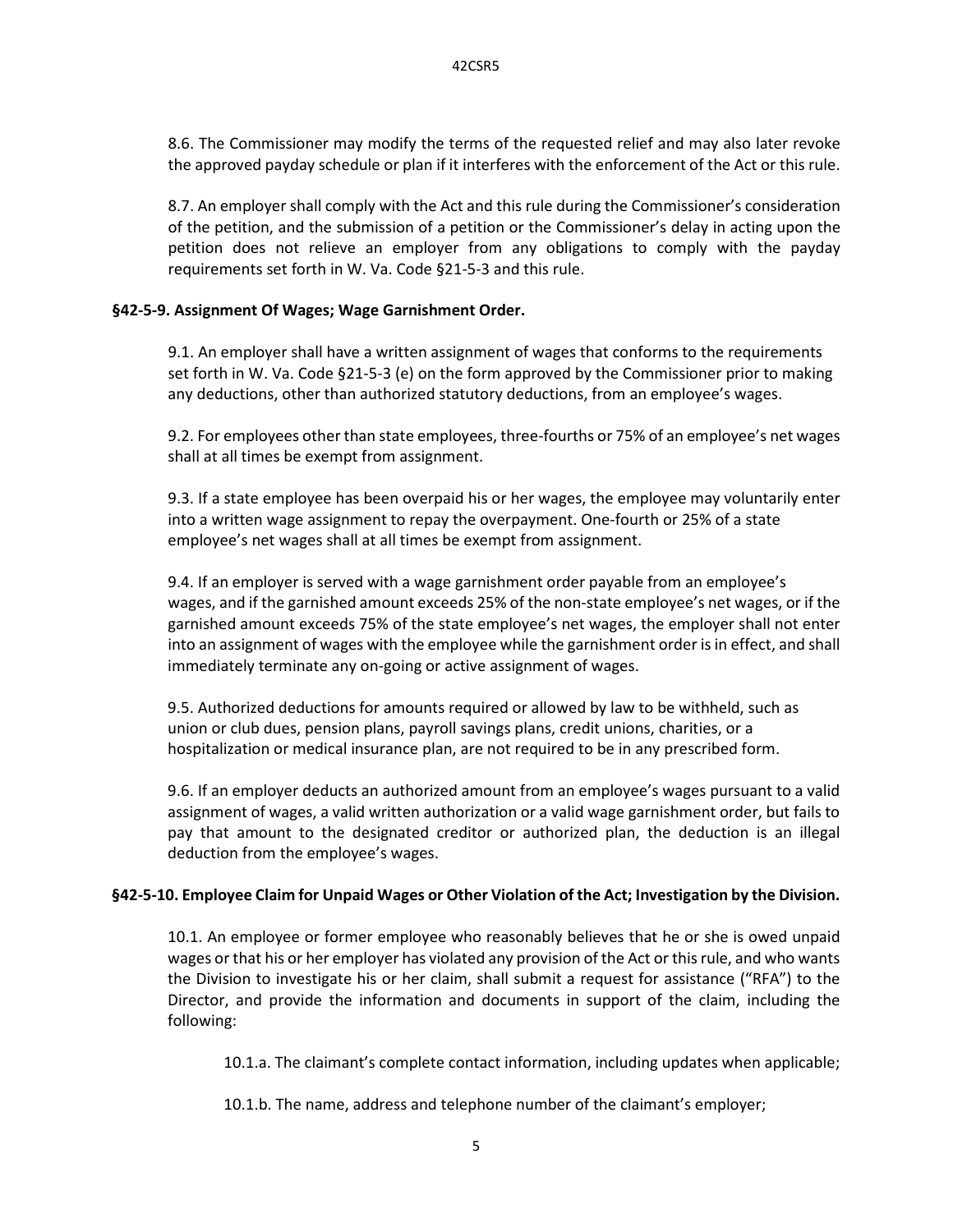10.1.c. The amount of wages the claimant reasonably believes is owed by the employer and why, or a statement explaining the employer's violation;

10.1.d. A brief description of the work the claimant is performing or has performed;

10.1.e. Copies of pay stubs, work schedules, personal calendars, or other documents that support the wage claim or other violation, if the claimant has them in his or her possession;

10.1.f. If applicable to the wage claim or other violation, a complete copy of the employer's written policies concerning the terms and conditions of employment, if the claimant has them in his or her possession; and

10.1.g. If applicable to the wage claim or other violation, a complete copy of the employer's commissions policy, if the claimant has them in his or her possession.

10.2. The Division shall investigate the merits of the claim and shall make a determination about whether the employer has violated any provision of the Act or this rule.

10.3. The Director shall notify the employer and the claimant of the results of the investigation, including the amount of wages owed to the claimant, if any.

10.4. The employer and the claimant shall be entitled to a status conference upon request to the Director.

10.4.a. At that time, the employer and the claimant shall have the opportunity to review all records collected by the Division during its investigation relating to the wage claim with respect to all portions of the investigation that the Division has not resolved in favor of the employer.

10.4.b. Within twenty (20) days of the conclusion of the status conference, an employer or the claimant may prepare and submit a written statement and/or evidence for consideration by the Director.

10.5. If the employer acknowledges or otherwise admits that the claimant is owed wages, but fails to pay the wages owed to the claimant within a time frame specified in the written demand of the Commissioner, the Commissioner shall issue an order, setting forth findings of fact and conclusions of law regarding the wage claim.

10.5.a. The Director shall serve the employer with a copy of the Commissioner's order, either by certified mail, return receipt requested or by personal service, and shall notify the employer of his or her right to appeal the order.

10.5.b. The Director shall provide the claimant with a copy of the Commissioner's order.